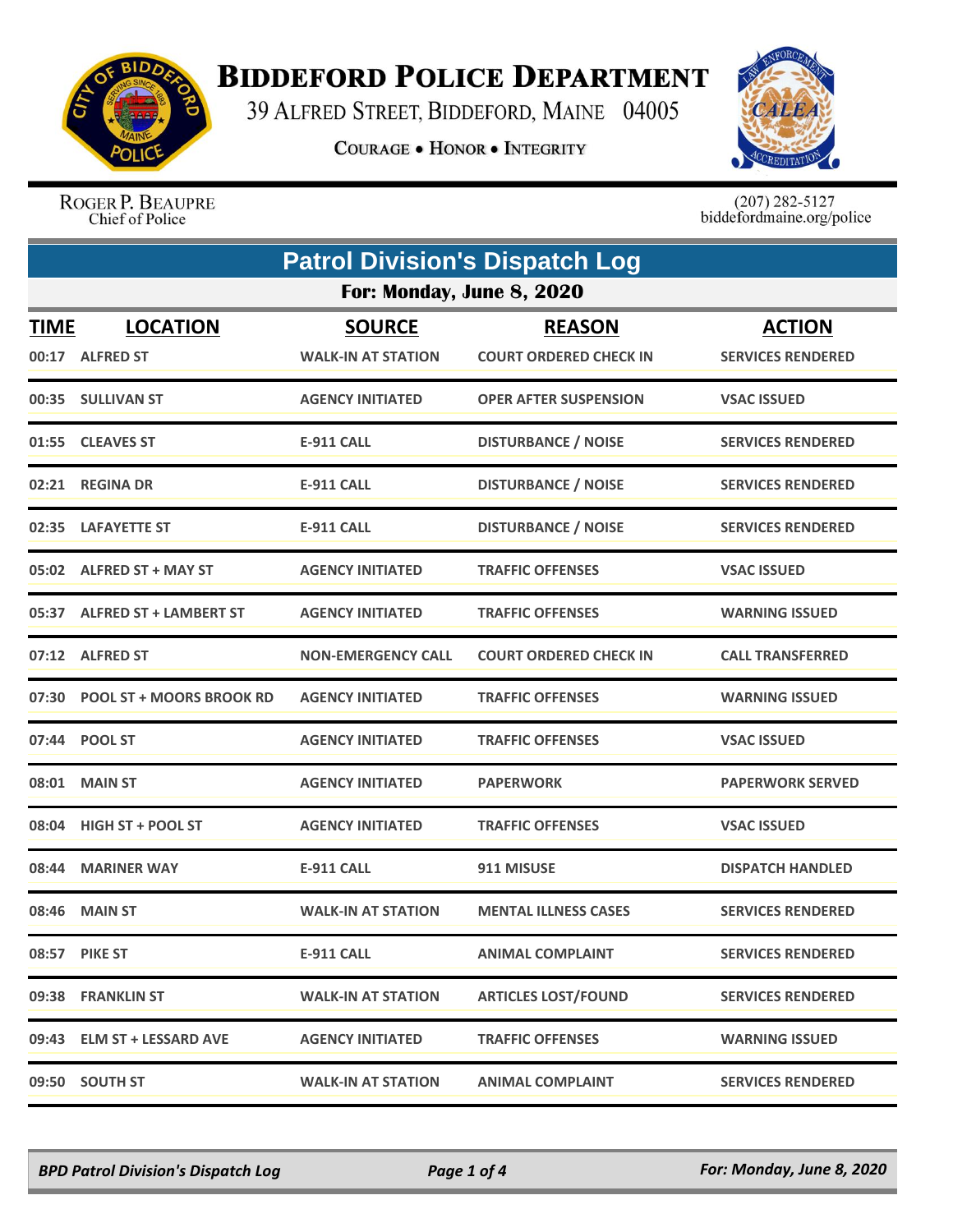| <b>TIME</b> | <b>LOCATION</b>                | <b>SOURCE</b>             | <b>REASON</b>                      | <b>ACTION</b>                |
|-------------|--------------------------------|---------------------------|------------------------------------|------------------------------|
|             | 09:51 BRADBURY ST              | <b>AGENCY INITIATED</b>   | <b>PAPERWORK</b>                   | <b>PAPERWORK SERVED</b>      |
|             | 10:04 ALFRED ST                | <b>WALK-IN AT STATION</b> | <b>COURT ORDERED CHECK IN</b>      | <b>SERVICES RENDERED</b>     |
|             | 10:05 ALFRED ST                | <b>AGENCY INITIATED</b>   | <b>TRAFFIC OFFENSES</b>            | <b>VSAC ISSUED</b>           |
|             | 10:30 ELM ST                   | <b>AGENCY INITIATED</b>   | <b>TRAFFIC OFFENSES</b>            | <b>VSAC ISSUED</b>           |
|             | 10:46 ALFRED ST                | <b>AGENCY INITIATED</b>   | <b>PAPERWORK</b>                   | <b>PAPERWORK SERVED</b>      |
|             | 10:46 SHEPHERDS WAY            | <b>NON-EMERGENCY CALL</b> | UNEMPLOYMENT FRAUD                 | <b>REPORT TAKEN</b>          |
|             | 10:55 SUMMER ST                | <b>AGENCY INITIATED</b>   | <b>PAPERWORK</b>                   | <b>PAPERWORK SERVED</b>      |
|             | 10:56 MAY ST                   | <b>AGENCY INITIATED</b>   | <b>TRAFFIC OFFENSES</b>            | <b>VSAC ISSUED</b>           |
|             | 11:22 RIVER RD                 | <b>AGENCY INITIATED</b>   | <b>TRAFFIC OFFENSES</b>            | <b>WARNING ISSUED</b>        |
| 11:27       | <b>CENTER ST</b>               | <b>AGENCY INITIATED</b>   | <b>PRO-ACTIVE DV RESPONSE TEAM</b> | <b>NO VIOLATION</b>          |
|             | <b>11:28 HILL ST</b>           | <b>WALK-IN AT STATION</b> | <b>CIVIL COMPLAINT</b>             | <b>SERVICES RENDERED</b>     |
|             | 11:42 ALFRED ST                | <b>NON-EMERGENCY CALL</b> | <b>ARTICLES LOST/FOUND</b>         | <b>SERVICES RENDERED</b>     |
|             | 11:44 SOUTH ST                 | <b>AGENCY INITIATED</b>   | <b>TRAFFIC OFFENSES</b>            | <b>WARNING ISSUED</b>        |
|             | 11:55 VINCENT AVE              | <b>AGENCY INITIATED</b>   | <b>PRO-ACTIVE DV RESPONSE TEAM</b> | <b>NEGATIVE CONTACT</b>      |
|             | 12:08 ALFRED ST                | <b>NON-EMERGENCY CALL</b> | <b>PROTESTORS</b>                  | <b>SERVICES RENDERED</b>     |
|             | 12:17 GRAHAM ST                | <b>AGENCY INITIATED</b>   | <b>DISABLED VEHICLE</b>            | <b>SERVICES RENDERED</b>     |
|             | 12:22 BACON ST                 | <b>WALK-IN AT STATION</b> | <b>SEX OFFENDER REGISTRATION</b>   | <b>REPORT TAKEN</b>          |
|             | 12:30 GRAHAM ST                | <b>NON-EMERGENCY CALL</b> | <b>ARTICLES LOST/FOUND</b>         | <b>SERVICES RENDERED</b>     |
|             | 12:35 SOUTH ST                 | <b>NON-EMERGENCY CALL</b> | <b>HARASSMENT</b>                  | <b>REPORT TAKEN</b>          |
|             | 12:37 POOL ST                  | <b>E-911 CALL</b>         | 911 MISUSE                         | <b>DISPATCH HANDLED</b>      |
|             | 12:39 CLEAVES ST               | <b>WALK-IN AT STATION</b> | <b>PARKING COMPLAINT</b>           | <b>PARKING TICKET ISSUED</b> |
|             | 12:41 POOL ST + HILLS BEACH RD | <b>E-911 CALL</b>         | 911 MISUSE                         | <b>DISPATCH HANDLED</b>      |
|             | 12:54 FRANKLIN ST              | <b>NON-EMERGENCY CALL</b> | <b>PARKING QUESTION</b>            | <b>SERVICES RENDERED</b>     |
|             | 13:00 GRANITE ST               | <b>AGENCY INITIATED</b>   | <b>PRO-ACTIVE DV RESPONSE TEAM</b> | <b>NEGATIVE CONTACT</b>      |
|             | 13:12 PRECOURT ST              | <b>AGENCY INITIATED</b>   | <b>TRAFFIC OFFENSES</b>            | <b>VSAC ISSUED</b>           |

*BPD Patrol Division's Dispatch Log Page 2 of 4 For: Monday, June 8, 2020*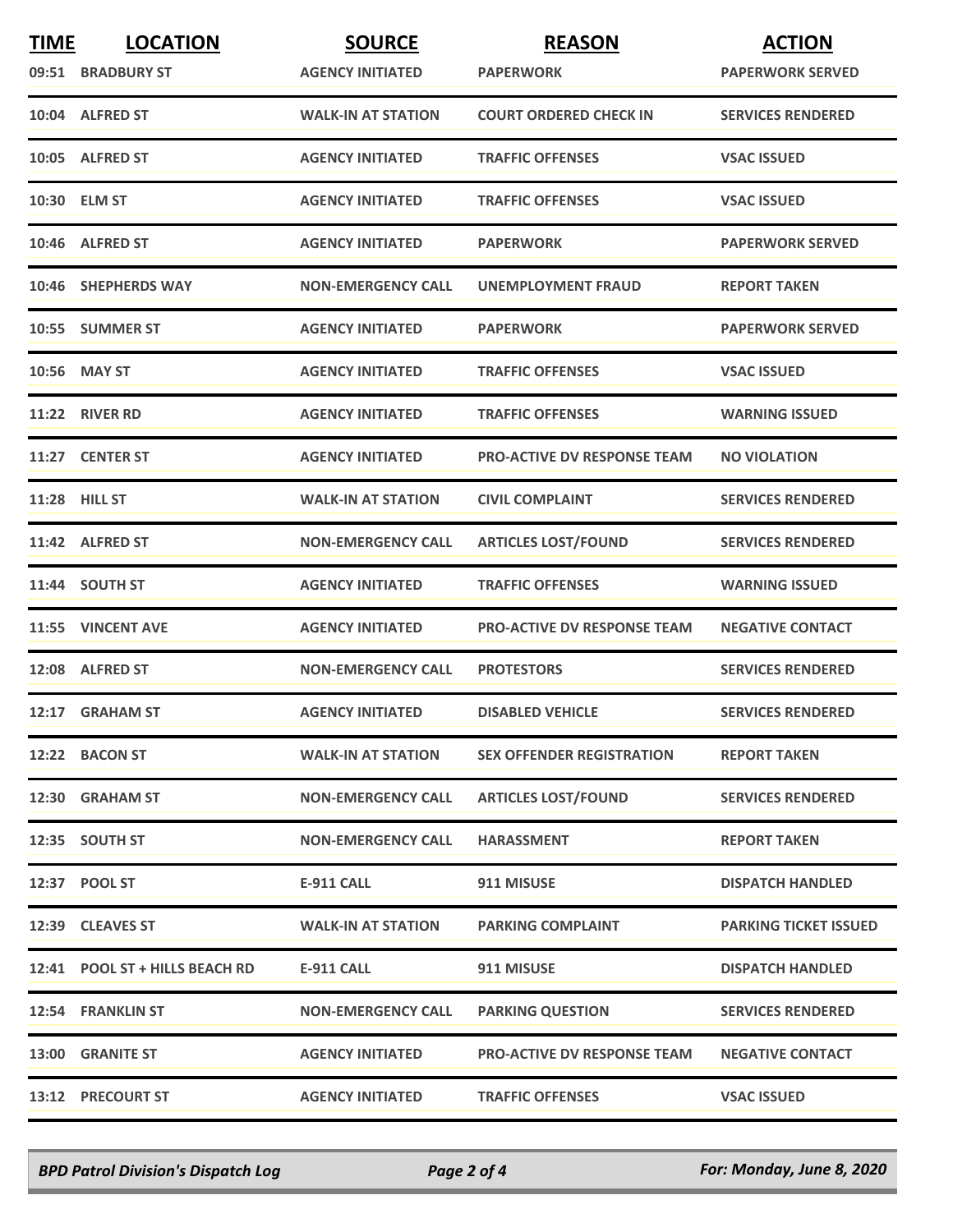| <b>TIME</b>                                                                                                                           | <b>LOCATION</b><br>13:25 ALFRED ST                                                                                                                                    | <b>SOURCE</b><br><b>WALK-IN AT STATION</b> | <b>REASON</b><br><b>ARTICLES LOST/FOUND</b> | <b>ACTION</b><br><b>REPORT TAKEN</b> |  |
|---------------------------------------------------------------------------------------------------------------------------------------|-----------------------------------------------------------------------------------------------------------------------------------------------------------------------|--------------------------------------------|---------------------------------------------|--------------------------------------|--|
|                                                                                                                                       | 13:27 LANDRY ST                                                                                                                                                       | <b>NON-EMERGENCY CALL</b>                  | UNEMPLOYMENT FRAUD                          | <b>SERVICES RENDERED</b>             |  |
|                                                                                                                                       | 13:30 MARINER WAY                                                                                                                                                     | <b>NON-EMERGENCY CALL</b>                  | <b>CIVIL COMPLAINT</b>                      | <b>CIVIL COMPLAINT</b>               |  |
|                                                                                                                                       | 13:34 ELM ST                                                                                                                                                          | <b>AGENCY INITIATED</b>                    | <b>TRAFFIC OFFENSES</b>                     | <b>VSAC ISSUED</b>                   |  |
|                                                                                                                                       | 13:36 ALFRED ST                                                                                                                                                       | <b>NON-EMERGENCY CALL</b>                  | <b>HARASSMENT</b>                           | <b>REPORT TAKEN</b>                  |  |
|                                                                                                                                       | 13:36 CATHEDRAL OAKS DR                                                                                                                                               | <b>NON-EMERGENCY CALL</b>                  | <b>EMPLOYMENT FRAUD</b>                     | <b>SERVICES RENDERED</b>             |  |
|                                                                                                                                       | 13:46 ALFRED ST                                                                                                                                                       | <b>WALK-IN AT STATION</b>                  | <b>ESCORTS / RELAYS</b>                     | <b>NO ACTION REQUIRED</b>            |  |
|                                                                                                                                       | 13:52 ALFRED ST                                                                                                                                                       | <b>AGENCY INITIATED</b>                    | <b>TRAFFIC OFFENSES</b>                     | <b>VSAC ISSUED</b>                   |  |
|                                                                                                                                       | 13:52 WASHINGTON ST + JEFFERSON S NON-EMERGENCY CALL                                                                                                                  |                                            | <b>DRUNKENNESS</b>                          | <b>SERVICES RENDERED</b>             |  |
|                                                                                                                                       | <b>14:15 HILL ST</b>                                                                                                                                                  | <b>OTHER</b>                               | <b>EMERGENCY ORDER VIOLATION</b>            | <b>REPORT TAKEN</b>                  |  |
|                                                                                                                                       | 14:27 WEST ST                                                                                                                                                         | <b>NON-EMERGENCY CALL</b>                  | <b>SUSPICION</b>                            | <b>SERVICES RENDERED</b>             |  |
|                                                                                                                                       | <b>14:51 SOUTHGATE AVE</b>                                                                                                                                            | <b>WALK-IN AT STATION</b>                  | <b>FRAUD</b>                                | <b>REPORT TAKEN</b>                  |  |
| 15:00                                                                                                                                 | <b>ALFRED ST</b>                                                                                                                                                      | <b>AGENCY INITIATED</b>                    | <b>PAPERWORK</b>                            | <b>SERVICES RENDERED</b>             |  |
|                                                                                                                                       | OFFENDER: KIARA ROSE STAMMEL  AGE: 19  RESIDENT OF: PORTLAND, ME<br>CHARGE: LEAVING SCENE OF MOTOR VEHICLE ACCIDENT<br><b>CHARGE: OPERATE VEHICLE WITHOUT LICENSE</b> |                                            |                                             |                                      |  |
| OFFENDER: OWEN TRAVIS BROWN  AGE: 27  RESIDENT OF: BIDDEFORD, ME<br><b>CHARGE: DRIVING TO ENDANGER</b><br>CHARGE: PERMIT UNLAWFUL USE |                                                                                                                                                                       |                                            |                                             |                                      |  |
|                                                                                                                                       | <b>15:12 MAIN ST</b>                                                                                                                                                  | <b>NON-EMERGENCY CALL</b>                  | <b>THEFT</b>                                | <b>REPORT TAKEN</b>                  |  |
|                                                                                                                                       | 15:59 PIKE ST + WATER ST                                                                                                                                              | <b>NON-EMERGENCY CALL</b>                  | <b>SUSPICION</b>                            | <b>REPORT TAKEN</b>                  |  |
|                                                                                                                                       | 16:02 POOL ST                                                                                                                                                         | <b>NON-EMERGENCY CALL</b>                  | <b>ANIMAL COMPLAINT</b>                     | <b>SERVICES RENDERED</b>             |  |
|                                                                                                                                       | <b>16:05 MAIN ST</b>                                                                                                                                                  | <b>WALK-IN AT STATION</b>                  | <b>CIVIL COMPLAINT</b>                      | <b>CIVIL COMPLAINT</b>               |  |
|                                                                                                                                       | 16:30 ALFRED ST                                                                                                                                                       | E-911 CALL                                 | 911 MISUSE                                  | <b>NO ACTION REQUIRED</b>            |  |
|                                                                                                                                       | 16:39 ELM ST                                                                                                                                                          | <b>NON-EMERGENCY CALL</b>                  | <b>ASSIST OTHER AGENCY</b>                  | <b>SERVICES RENDERED</b>             |  |
|                                                                                                                                       | <b>16:54 BOULDER WAY</b>                                                                                                                                              | E-911 CALL                                 | 911 MISUSE                                  | <b>NO ACTION REQUIRED</b>            |  |
|                                                                                                                                       | 17:01 ALFRED ST                                                                                                                                                       | <b>NON-EMERGENCY CALL</b>                  | <b>TRAINING DISPATCH</b>                    | <b>SERVICES RENDERED</b>             |  |
|                                                                                                                                       | 17:01 SOUTH ST                                                                                                                                                        | <b>NON-EMERGENCY CALL</b>                  | <b>CIVIL COMPLAINT</b>                      | <b>REFERRED OTHER AGENCY</b>         |  |
|                                                                                                                                       |                                                                                                                                                                       |                                            |                                             |                                      |  |

*BPD Patrol Division's Dispatch Log Page 3 of 4 For: Monday, June 8, 2020*